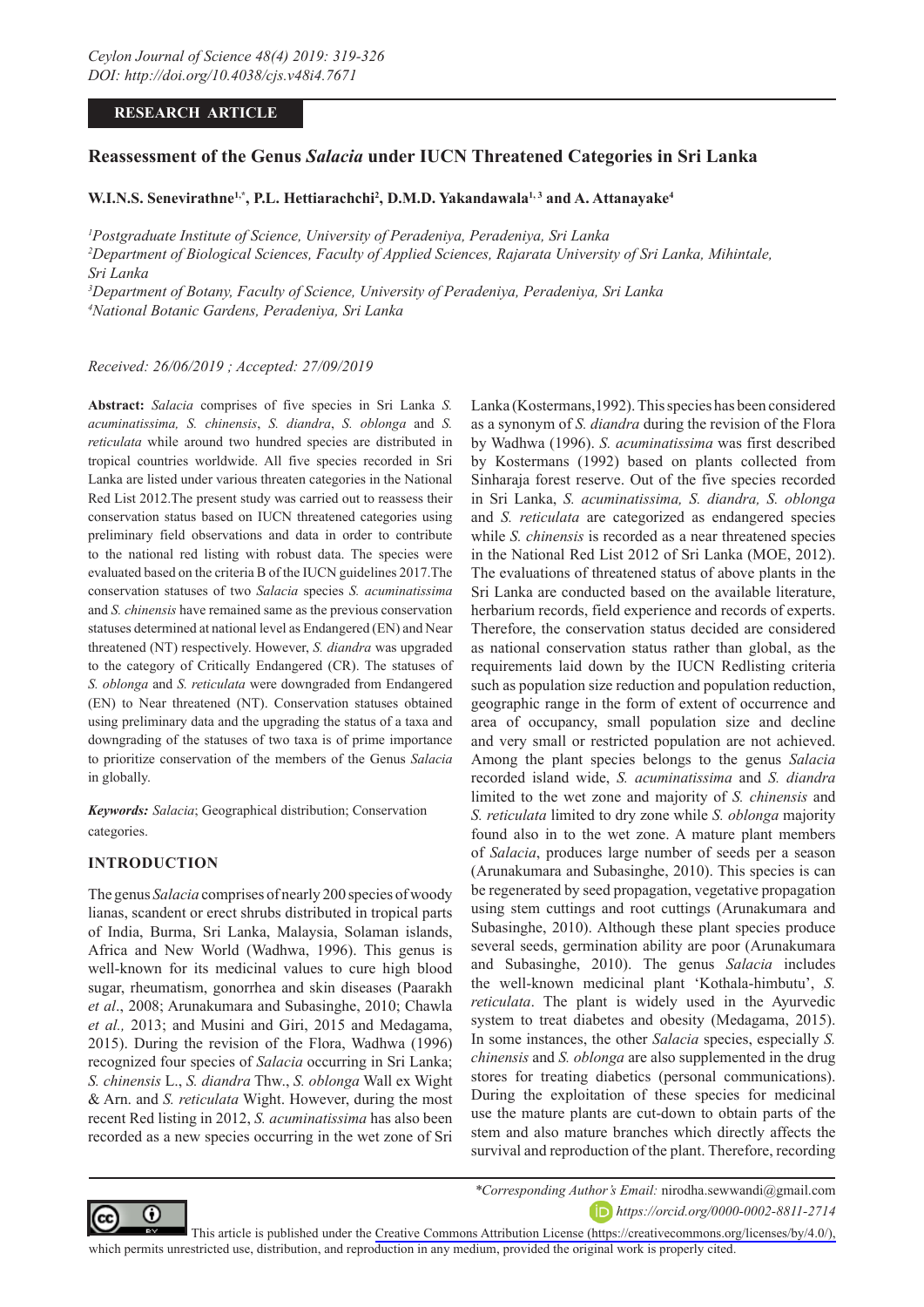existing populations in different bioclimatic regions with their abundance has become a timely need to conserve these taxa for sustainable use in the future. A study carried out with field visits covering the entire island provides firsthand information in acquiring the information on the habitats and threats for the existing populations. Further the collected data would contribute can be used to update the information for future Red-listing processes. The National Red List 2012 (MOE, 2012) of Sri Lanka is the current working document which includes the IUCN conservation status of many taxonomic groups, including Angiosperms, Gymnosperms, Pteridophytes, Invertebrates, Amphibians, Reptiles, Birds, Fish and Mammals. The National Red listing document provides baseline information obligatory for the preparation of species profiles of threatened taxa, a basis for prioritizing conservation efforts and data necessary for the compiling and implementation of recovery plans. Further it also provides details of information gaps regarding specific taxa and geographic areas and allows for objective prioritization of funding for conservation-oriented research (MOE, 2012). Further, the conservation status of species has been used globally to guide conservation responses, direct conservation policies and legislation, plan

protected area networks and prioritize sites to be protected (Possingham *et al*., 2002). Therefore, the objective of the study was to conduct an eco-geographical survey to record all *Salacia* species in Sri Lanka in order to reassess the IUCN threatened categories of genus *Salacia*.

## **MATERIAL AND METHODS**

The study was conducted from the January 2016 to December 2018 for a period of two years. *Salacia* species were collected from all possible locations in Sri Lanka (Figure 1 and Table 1), covering all major climatic zones of the country. This included all the administrative provinces of the country.

The plants were identified using the National Herbarium, Royal Botanic Gardens Peradeniya and literature (Flora of Ceylon, Wadhwa B.M., 1996 and Reinwardtia, Kostermans A.J.G.H). All the locations were recorded using a Global Positioning System (Garmin Etrex 10, USA). Possible causes of threats for each subpopulation were recorded at all locations. A visual estimation of the subpopulation for each location was also recorded.



**Figure 1:** Geographical distribution of *Salacia* species recorded during the study in Sri Lanka.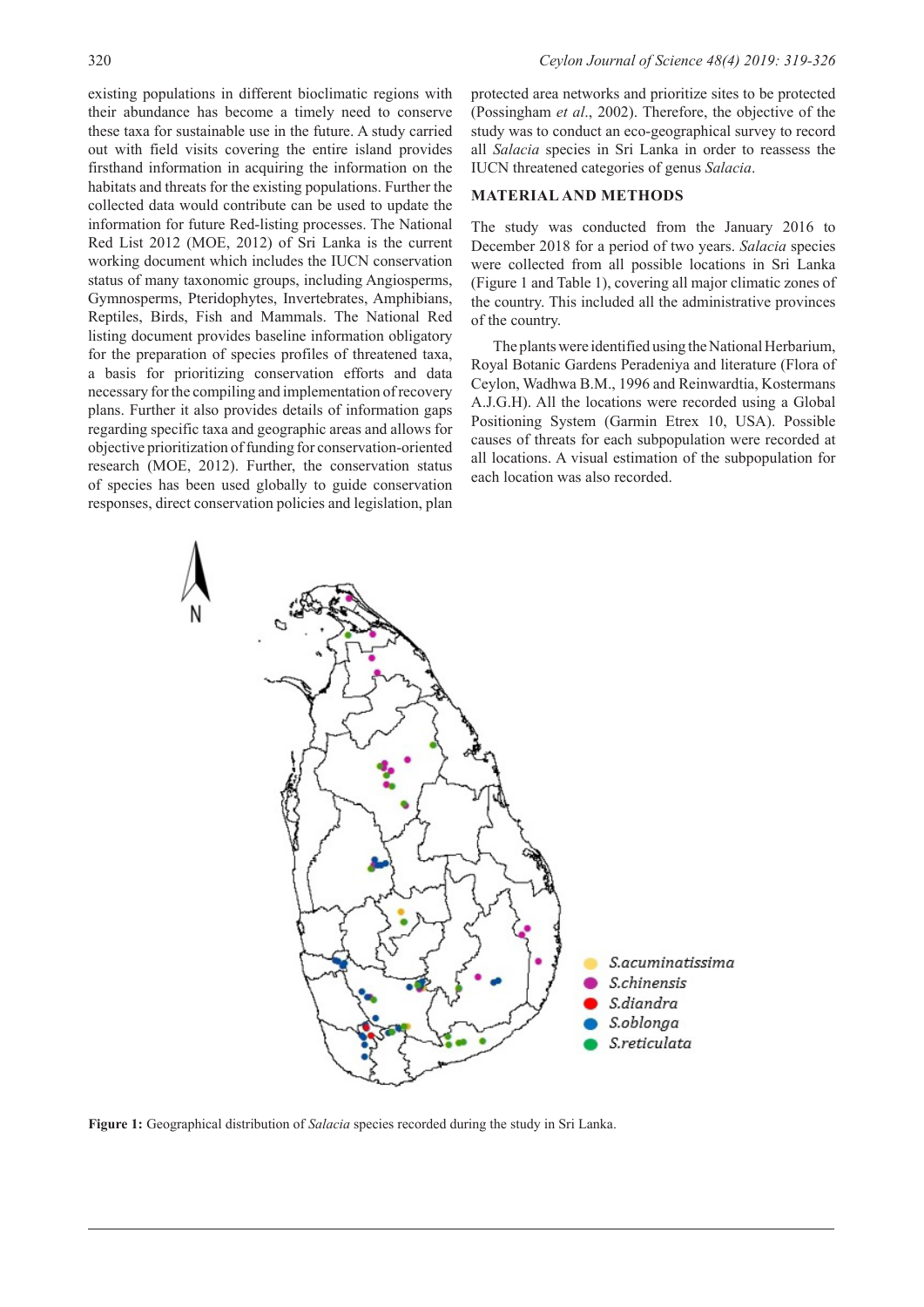**Table 1:** Geographical distribution of the genus *Salacia* species recorded in Sri Lanka.

| <b>Sample ID</b>   | Species name               | <b>Climatic zone</b> | <b>Administrative district</b> | <b>DSD</b> division | Habitat                                 |
|--------------------|----------------------------|----------------------|--------------------------------|---------------------|-----------------------------------------|
| SBRA14             | Salacia<br>accuminatissima | Intermediate         | Rathnapura                     | Panawagama          | Buffer zone of tank                     |
| CEKA04             | Salacia<br>accuminatissima | Wet                  | Kandy                          | Hantana             | Wet evergreen forest interior           |
| WPCO03             | Salacia<br>accuminatissima | Wet                  | Colombo                        | Kaluaggala          | Wet evergreen forest interior           |
| SUMA08             | Salacia<br>accuminatissima | Wet                  | Matara                         | Buthkanda           | Wet evergreen forest interior           |
| NCAN07             | Salacia chinensis          | Dry                  | Anuradhapura                   | Ritigala            | Dry mixed evergreen forest<br>interior  |
| NCAN <sub>16</sub> | Salacia chinensis          | Dry                  | Anuradhapura                   | Katupotha           | Secondary forest patch in<br>urban area |
| UVMO03             | Salacia chinensis          | Intermediate         | Monaragala                     | Buduruwagala        | Secondary forest interior               |
| UVMO05             | Salacia chinensis          | Intermediate         | Monaragala                     | Buttala             | Buffer zone of tank                     |
| SBRA12             | Salacia chinensis          | Intermediate         | Rathnapura                     | Ihala Galagama      | Intermediate forest interior            |
| SBRA17             | Salacia chinensis          | Wet                  | Rathnapura                     | Badulu dena         | Buffer zone of tank                     |
| SBRA18             | Salacia chinensis          | Wet                  | Rathnapura                     | Kottegoda           | Secondary forest patch in<br>urban area |
| NWKU01             | Salacia chinensis          | Intermediate         | Kurunegala                     | Dolukanda           | Intermediate forest interior            |
| NCAN20             | Salacia chinensis          | Dry                  | Anuradhapura                   | Wilpattu            | Buffer zone of tank                     |
| ESAM01             | Salacia chinensis          | Dry                  | Ampara                         | Lahugala            | Buffer zone of tank                     |
| NCAN09             | Salacia chinensis          | Dry                  | Anuradhapura                   | Galkulama           | Abandoned paddy land near<br>tank       |
| NCAN <sub>10</sub> | Salacia chinensis          | Dry                  | Anuradhapura                   | Galkulama           | Buffer zone of tank                     |
| NCAN <sub>13</sub> | Salacia chinensis          | Dry                  | Anuradhapura                   | Horowpathana        | Secondary forest patch                  |
| NCAN <sub>15</sub> | Salacia chinensis          | Dry                  | Anuradhapura                   | Rambewa             | Buffer zone of tank                     |
| NCAN <sub>19</sub> | Salacia chinensis          | Dry                  | Anuradhapura                   | Mihintale           | Buffer zone of tank                     |
| NWKU07             | Salacia chinensis          | Intermediate         | Kurunegala                     | Aran kale           | Intermediate forest interior            |
| NOJF02             | Salacia chinensis          | Dry                  | Jaffna                         | Varani              | Urbanized area                          |
| NOKL01             | Salacia chinensis          | Dry                  | Kilinochchi                    | Paranthan           | Secondary forest patch                  |
| NOKL03             | Salacia chinensis          | Dry                  | Kilinochchi                    | Kokawil             | Secondary forest patch                  |
| NOKL04             | Salacia chinensis          | Dry                  | Kilinochchi                    | Mankulama           | Secondary forest patch                  |
| ESAM02             | Salacia chinensis          | Dry                  | Ampara                         | Wadinagala          | Dry mixed evergreen forest<br>interior  |
| ESAM03             | Salacia chinensis          | Dry                  | Ampara                         | Wadinagala          | Urbanized area                          |
| SUGA01             | Salacia diandra            | Wet                  | Galle                          | Kalubowitiya        | Wet evergreen forest interior           |
| SUMA04             | Salacia diandra            | Wet                  | Matara                         | Neluwa              | Wet evergreen forest interior           |
| SBRA20             | Salacia oblonga            | Wet                  | Rathnapura                     | Wathurawa           | Wet evergreen forest interior           |
| SUGA07             | Salacia oblonga            | Wet                  | Galle                          | Radagoda            | Urbanized area                          |
| SUMA10             | Salacia oblonga            | Wet                  | Matara                         | Viharahena          | Wet evergreen forest interior           |
| UVMO01             | Salacia oblonga            | Intermediate         | Monaragala                     | Maligawila          | Secondary forest interior               |
| UVMO02             | Salacia oblonga            | Dry                  | Monaragala                     | Kumbukkan oya       | Along the river banks                   |
| SBRA03             | Salacia oblonga            | Intermediate         | Rathnapura                     | Belihuloya          | Intermediate forest interior            |
| SBRA04             | Salacia oblonga            | Intermediate         | Rathnapura                     | Karagastalawa       | Urbanized area                          |
| SBRA16             | Salacia oblonga            | Intermediate         | Rathnapura                     | Karagastalawa       | Urbanized area                          |
| NWKU06             | Salacia oblonga            | Intermediate         | Kurunegala                     | Kumbuk wewa         | Intermediate forest interior            |
| CEKA01             | Salacia oblonga            | Wet                  | Kandy                          | Nillamba            | Wet evergreen forest interior           |
| CEKA02             | Salacia oblonga            | Wet                  | Kandy                          | Galaha              | Wet evergreen forest interior           |
| WPCO01             | Salacia oblonga            | Wet                  | Colombo                        | Labugama            | Wet evergreen forest interior           |
| WPCO04             | Salacia oblonga            | Wet                  | Colombo                        | Kakkutudeniya       | Wet evergreen forest interior           |
| SBRA10             | Salacia oblonga            | Wet                  | Rathnapura                     | Karawita            | Wet evergreen forest interior           |
| SBRA13             | Salacia oblonga            | Intermediate         | Rathnapura                     | Karape              | Buffer zone of tank                     |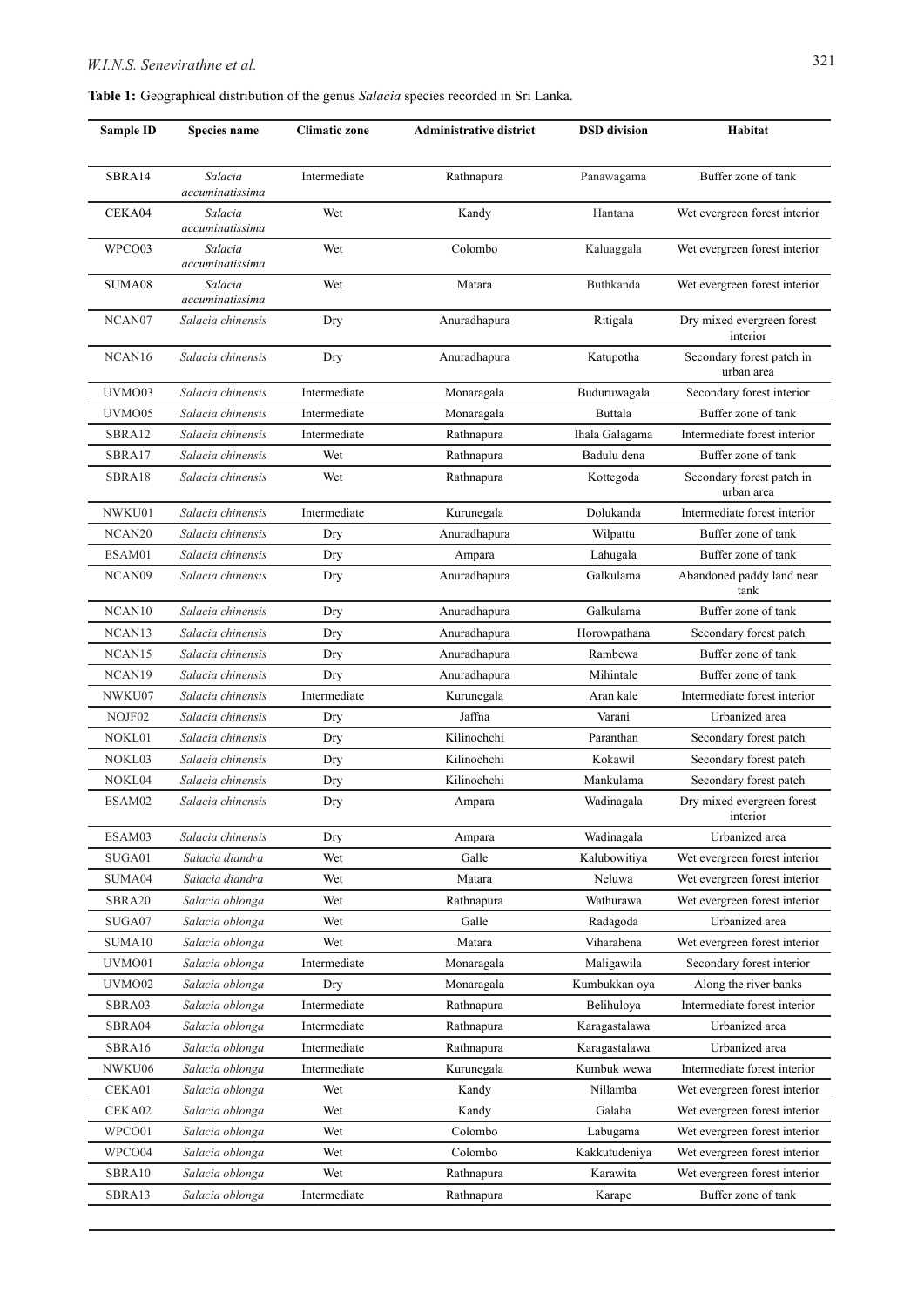| SBRA15             | Salacia oblonga    | Intermediate | Rathnapura   | Belihuloya       | Buffer zone of tank                  |
|--------------------|--------------------|--------------|--------------|------------------|--------------------------------------|
| WPCO02             | Salacia oblonga    | Wet          | Colombo      | Thummodara       | Urbanized area                       |
| SUGA04             | Salacia oblonga    | Wet          | Galle        | Hiniduma kanda   | Wet evergreen forest interior        |
| SUGA06             | Salacia oblonga    | Wet          | Galle        | Kinniyawala      | Forest edge                          |
| SUMA01             | Salacia oblonga    | Wet          | Matara       | Diyaduwa - North | Urbanized area                       |
| SUMA05             | Salacia oblonga    | Wet          | Matara       | Diyadawa         | Urbanized area                       |
| SUMA06             | Salacia oblonga    | Wet          | Matara       | Ilukwatta        | Wet evergreen forest interior        |
| SBRA05             | Salacia oblonga    | Intermediate | Rathnapura   | Belihuloya       | Intermediate forest interior         |
| SBRA09             | Salacia oblonga    | Wet          | Rathnapura   | Palawela         | Disturbed forest                     |
| NWKU02             | Salacia oblonga    | Intermediate | Kurunegala   | Siradunna        | Intermediate forest interior         |
| NWKU04             | Salacia oblonga    | Intermediate | Kurunegala   | Kumbuk gate      | Intermediate forest interior         |
| NWKU05             | Salacia oblonga    | Intermediate | Kurunegala   | Kumbuk wewa      | Intermediate forest interior         |
| SUGA03             | Salacia oblonga    | Wet          | Galle        | Nagala kanda     | Wet evergreen forest interior        |
| SUMA07             | Salacia oblonga    | Wet          | Matara       | Panil Kanda      | Along tea plantation                 |
| SBRA06             | Salacia oblonga    | Intermediate | Rathnapura   | Ihala Galagama   | Urbanized area                       |
| WPCO05             | Salacia oblonga    | Wet          | Colombo      | Iluk owita       | Urbanized area                       |
| SBRA07             | Salacia oblonga    | Intermediate | Rathnapura   | Samanala wewa    | Intermediate forest interior         |
| SUGA02             | Salacia oblonga    | Wet          | Galle        | Kanneliya        | Wet evergreen forest buffer          |
| SUGA05             | Salacia oblonga    | Wet          | Galle        | Nakiyadeniya     | Wet evergreen forest interior        |
| SUGA08             | Salacia oblonga    | Wet          | Galle        | Neluwa           | Wet evergreen forest edge            |
| NCAN01             | Salacia reticulata | Dry          | Anuradhapura | Horowpathana     | Buffer zone of tank                  |
| NCAN03             | Salacia reticulata | Dry          | Anuradhapura | Horowpathana     | Secondary forest patch               |
| NCAN <sub>06</sub> | Salacia reticulata | Dry          | Anuradhapura | Ritigala         | Dry mixed evergreen forest<br>buffer |
| NCAN11             | Salacia reticulata | Dry          | Anuradhapura | Katupotha        | Buffer zone of tank                  |
| NCAN <sub>12</sub> | Salacia reticulata | Dry          | Anuradhapura | Mannakkattiya    | Buffer zone of tank                  |
| NCAN17             | Salacia reticulata | Dry          | Anuradhapura | Kabithigollawa   | Buffer zone of tank                  |
| UVMO04             | Salacia reticulata | Intermediate | Monaragala   | Buduruwagala     | Buffer zone of tank                  |
| SUHA01             | Salacia reticulata | Arid         | Hambantota   | Mabunagala       | Dry evergreen forest interior        |
| SUHA02             | Salacia reticulata | Arid         | Hambantota   | Sooriya wewa     | Buffer zone of tank                  |
| SUHA03             | Salacia reticulata | Arid         | Hambantota   | Aluthgan aara    | Dry evergreen forest interior        |
| SUHA04             | Salacia reticulata | Arid         | Hambantota   | Aluthgan aara    | Dry evergreen forest interior        |
| SUHA05             | Salacia reticulata | Arid         | Hambantota   | Tissamaharama    | Dry evergreen forest interior        |
| SBRA11             | Salacia reticulata | Intermediate | Rathnapura   | Seelagama        | Urbanized area                       |
| SBRA21             | Salacia reticulata | Wet          | Rathnapura   | Karawita         | Wet evergreen forest interior        |
| NWKU03             | Salacia reticulata | Intermediate | Kurunegala   | Hunupola         | Urbanized area                       |
| CEKA03             | Salacia reticulata | Wet          | Kandy        | Galaha           | Wet evergreen forest interior        |
| SUMA09             | Salacia reticulata | Wet          | Matara       | Gongala          | Wet evergreen forest interior        |
| SUMA11             | Salacia reticulata | Wet          | Matara       | Wiharahena       | Wet evergreen forest interior        |
| NOJF01             | Salacia reticulata | Dry          | Jaffna       | Poonerin         | Urbanized area                       |

The potential distribution maps for each species were developed by plotting the GPS locations on a map of Sri Lanka using the software ArcGIS 10.4 (ESRI, 2017 ) and the extent of occurrence (EOO); "the area contained within the shortest continuous imaginary boundary which can be drawn to encompass all the known, inferred or projected sites of present occurrence of a taxon, excluding cases of vagrancy" (IUCN 2012and 2017); of each species were determined based on the convex hull (the smallest polygon in which no internal angle exceeds 180 degrees and which contains all the sites of occurrence)and the area of occupancy (AOO); "the area of suitable habitat currently occupied by the taxon"; were calculated using a 2 x 2km2 grid on the map. The conservation statuses of

the five *Salacia* species were evaluated with the available data strictly adhering to the recommended guidelines of the IUCN (IUCN, 2017).

During the present study, assessing the threaten statuses of *Salacia* species was carried out based on criteria B, which considers only the current AOO and EOO data together with two of the three given conditions; (a) Severely fragmented OR number of locations and (b) Continuing decline observed, estimated, inferred or projected in any of: (i) extent of occurrence; (ii) area of occupancy; (iii) area, extent and/or quality of habitat; (iv) number of locations or subpopulations; (v) number of mature individuals since data and information for other criteria were not available.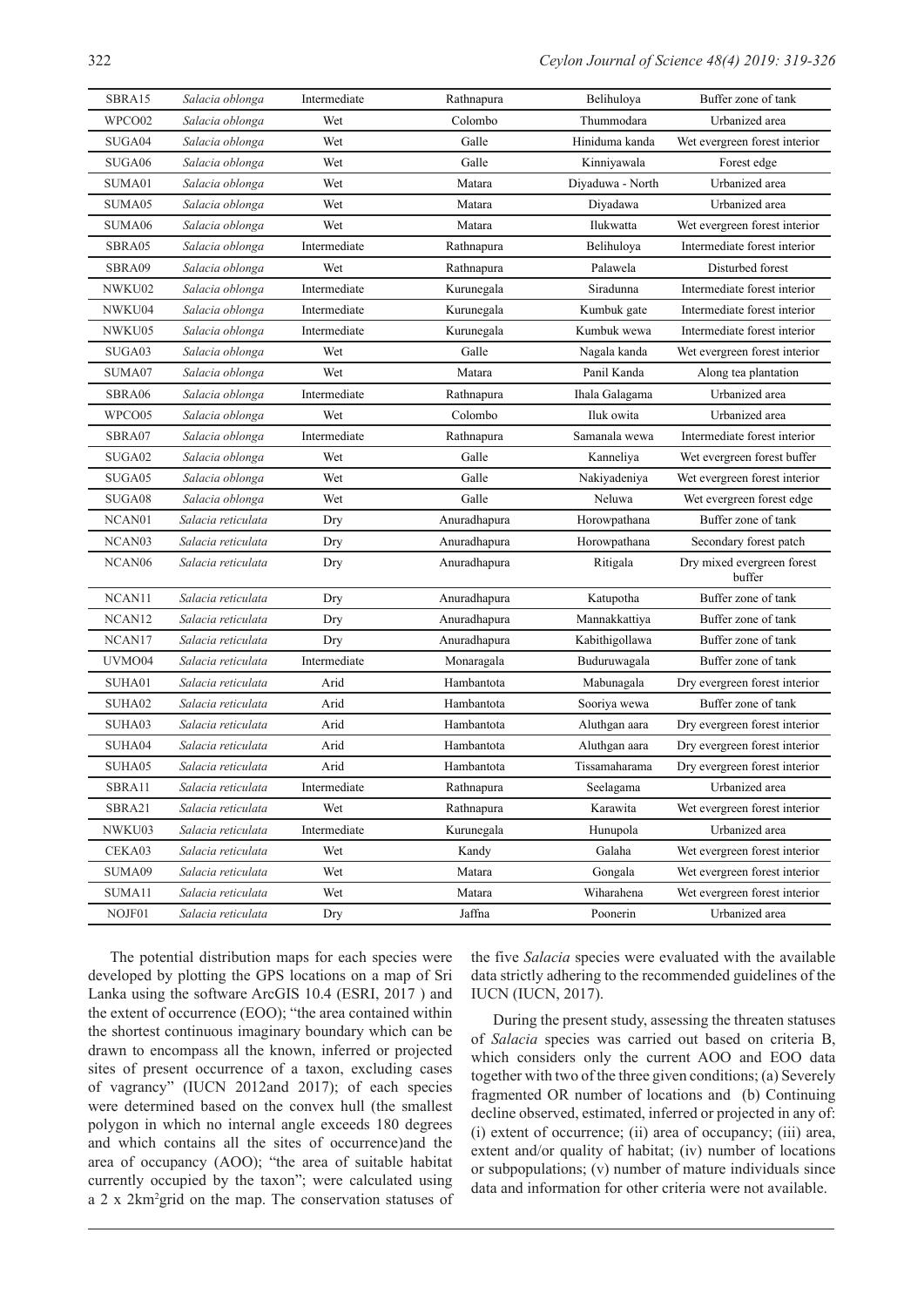#### **RESULTS AND DISCUSSION**

In the island-wide field collection, 82 distinct populations of *Salacia* species have been recorded, which were distributed across 13 administrative districts i.e. Anuradhapura, Hambantota, Galle, Matara, Monaragala, Kandy, Kurunegala, Puttalama, Colombo, Jaffna, Kilinochchi, Ampara and Rathnapura representing all major climatic zones.

According to the results, all *S. acuminatissima* were recorded in the wet and intermediate climatic zones while majority of *S. chinensis* were recorded in the dry and intermediate zones with very few records in wet zone. *S. diandra* is restricted to the wet zone while all the *S. oblonga* were recorded from the wet and intermediate zones except one population from Monaragala, Kumbukkan Oya area. Although majority of *S. reticulata* were recorded from the dry and intermediate zones few individuals were also recorded from the wet zone. According to the above data *S. chinensis* and *S. reticulata* are more adapted to the dry and intermediate climatic zones while *S. acuminatissima*, *S. dianra* and *S. oblonga* to the wet and intermediate climatic zones. Among those 82 distinct populations recorded in the present study, 69 were new records indicating that 84% of the populations are new records for the genus *Salacia* (Table 2).

Remaining 13 distinct populations out of 82 have been recorded in Revised Handbook to the Flora of Ceylon and herbarium specimens deposited at the National Herbarium, Royal Botanic Gardens, Peradeniya.

According to the habitats, most of the *Salacia* species recorded during the present study were recorded from the interior of natural forests. Although majority existed in the natural forests, these species were also recorded in disturbed, urbanized and cultivated areas in fewer numbers (Table 3).

The Table 4 gives the IUCN recommended EOO and AOO values for species categorization (IUCN 2017) while the Figure 2 illustrates the distribution maps with the polygons used for the EOO estimations and Table 5 gives the estimated EOO values and AOO values for the genus *Salacia.*

Among 82 distinct populations encountered during the study majority of them were not under any specific threat except few populations of *S. chinensis, S. oblonga* and *S. reticulata* that were recorded in human inhabited areas, urbanized areas and associate with water reservoirs. The threat that was observed for these three species with high medicinal value is the harvesting of mature branches. However, this cropping does not affect the mature individuals as they always resprout with the rains. The term 'severely fragmented' has been used according to the guidelines given by IUCN 2017. For deciding whether there is a severe fragmentation, number of locations and the distribution of area of occupancy (detailed maps of occupied habitat) have been used. According to the IUCN 2017, a taxon can be considered to be severely fragmented if most ( $> 50\%$ ) of it is total area of occupancy is in habitat patches that are separated from other habitat patches by a large distance.

**Table 2:** Comparison of the distinct populations of *Salacia* species recorded during the present study with past records.

| <b>Species</b>    | Number of recorded<br>distinct populations | distinct populations | Number of newly recorded Percentage of newly record<br>distinct populations |
|-------------------|--------------------------------------------|----------------------|-----------------------------------------------------------------------------|
| S. acuminatissima | 4                                          |                      | 75%                                                                         |
| S. chinensis      | 23                                         | 17                   | 74%                                                                         |
| S. diandra        |                                            |                      | 50%                                                                         |
| S. oblonga        | 36                                         | 32                   | 89%                                                                         |
| S. reticulata     | 19                                         | 16                   | 84%                                                                         |

**Table 3**: Habitats of the members of the genus *Salacia*.

| <b>Plant species</b> | <b>Disturbed</b><br>forest | <b>Natural</b><br>Forest | <b>Associates with</b><br>water reserves | area | Urbanized Human inhabited<br>area |
|----------------------|----------------------------|--------------------------|------------------------------------------|------|-----------------------------------|
| S. acuminatissima    |                            |                          |                                          |      |                                   |
| S. chinensis         |                            |                          |                                          |      |                                   |
| S. diandra           |                            |                          |                                          |      | ۰                                 |
| S. oblonga           |                            | 19                       |                                          |      |                                   |
| S. reticulata        |                            |                          |                                          |      |                                   |

**Table 4:** IUCN recommended EOO and AOO values for species categorization.

|           | Critically Endangered (CR) Endangered (EN) Vulnerable (VU) |                          |                        |
|-----------|------------------------------------------------------------|--------------------------|------------------------|
| EOO value | $< 100$ km <sup>2</sup>                                    | $< 5000$ km <sup>2</sup> | $< 20000 \text{ km}^2$ |
| AOO value | $< 10 \text{ km}^2$                                        | $< 500$ km <sup>2</sup>  | $\rm < 2000~km^2$      |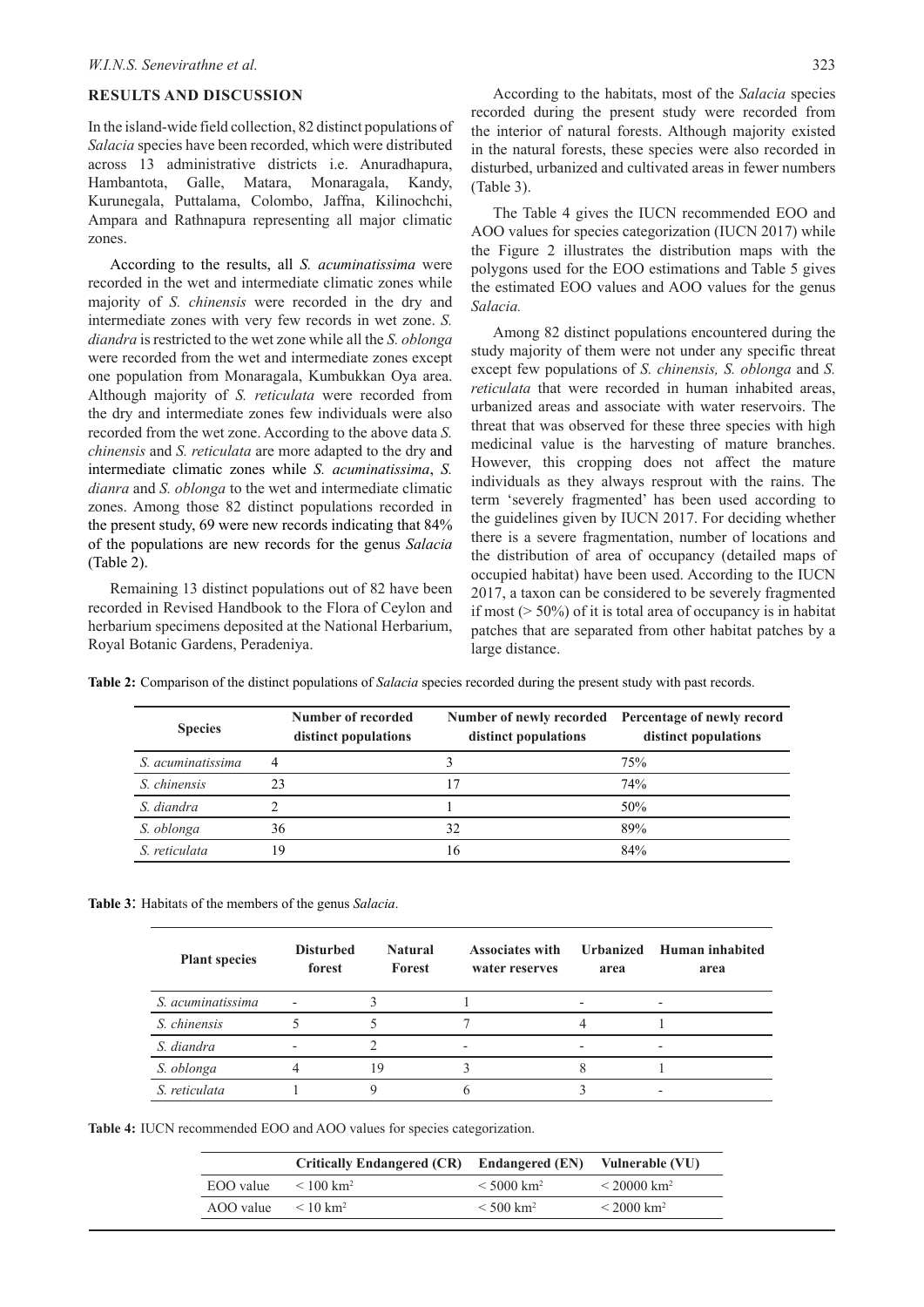**Table 5:** Estimated EOO values and AOO values for the genus *Salacia*.

| <b>Species</b>     | EOO value (km <sup>2</sup> ) | $AOO$ value $(km2)$ |
|--------------------|------------------------------|---------------------|
| S.acuminatissima   | 3,649.89                     | 15.99               |
| <i>S.chinensis</i> | 29,703.60                    | 8597                |
| S diandra          | 55.01                        | 799                 |
| S.oblonga          | 12,322.00                    | 119.11              |
| S reticulata       | 22,899.50                    | 72.33               |



**Figure 2:** The distribution maps with the polygons used for the EOO estimations for four *Salacia* species except *S. diandra.*

Based on the EOO (B1) and AOO (B2) values of the five *Salacia* species, *S. diandra* is the rarest species (EOO  $= 55.01 \text{km}^2$  and AOO  $= 7.99 \text{km}^2$ ) which is confined to two populations recorded in Galle and Matara districts. According to Criterion B, based on geographic range, with only 55.01km<sup>2</sup>of the extent of occurrence and 7.99km<sup>2</sup> of area of occupancy, this species qualifies for Critically Endangered (CR) category under the thresholds for both B1 and B2 (for this species polygon was not prepared and EOO and AOO were estimated using standard method due to restriction of two populations). Further, the current population of *S. diandra* is clearly fragmented into small patches of less than  $100 \text{ m}^2$  and it can be projected the declining of population. Thus this species qualifies for Critically Endangered (CR) under the both B1a, B1b and B2a and B2b.

*Salacia acuminatissima* is also a rare species that is confined to the four populations in wet zone  $(EOO =$  $3,649.89 \text{km}^2$  and  $AOO = 15.99 \text{km}^2$ ). According to Criterion B, based on geographic range, with 3649.89km<sup>2</sup>of the extent of occurrence and 15.99km<sup>2</sup> of area of occupancy, this species qualifies for Endangered (EN) category under the thresholds for both B1 and B2. Further, the current population of *S. acuminatissima* is very clearly fragmented into a four small patches of less than  $100 \text{ m}^2$  and it can be projected the declining of population because of number of individuals in each population is very limited. Thus this species qualifies for Endangered (EN) under the both B1a. B1b and B2a and B2b.

Conservation of *S. acuminatissima* and *S. diandra* has become a critically important factor not only because they are EN and CR respectively, but also as these two species

are restricted to limited areas of undisturbed forests in the wet zone of the country.

Another *Salacia* species, *S. oblonga* has a wider population distribution than *S. acuminatissima* and *S. diandra* with a 12,322 km2 of the extent of occurrence and 119.11 km2 of area of occupancy. According to the EOO value this species qualifies for vulnerable (VU) category and according to the AOO value qualifies for Endangered (EN) category under the thresholds for both B1 and B2. Further, the populations of *S. oblonga* are not clearly fragmented into small patches and could not be projected to declining of population. Thus this species qualifies for Near threatened (NT) category under B2 and B2b.

*Salacia chinensis* is the most common species belonging to the genus *Salacia* in Sri Lanka and has a wide range of population distribution with 29,703.6km2 of the extent of occurrence and 85.96 km<sup>2</sup> of area of occupancy. According to the EOO value this species not qualifies for Vulnerable or any above conservation level and according to the AOO value, qualifies for Endangered (EN) category under the thresholds for both B1 and B2. Although populations of *S. chinensis* are widely distributed, there is a probability for declining of population due to high medicinal demand in the local market. Therefore, this species qualifies for Near threatened (NT) under the B2 and B2b.

*Salacia reticulata*, commercially the most important species that belongs to the genus *Salacia* occupies an area of 22,899.5km<sup>2</sup>of the extent of occurrence and 72.33km<sup>2</sup> of area of occupancy according to the criterion B, based on geographic range. This species qualifies for Near Threatened (NT) category under the thresholds for both B1 and qualifies for Endangered (EN) category under the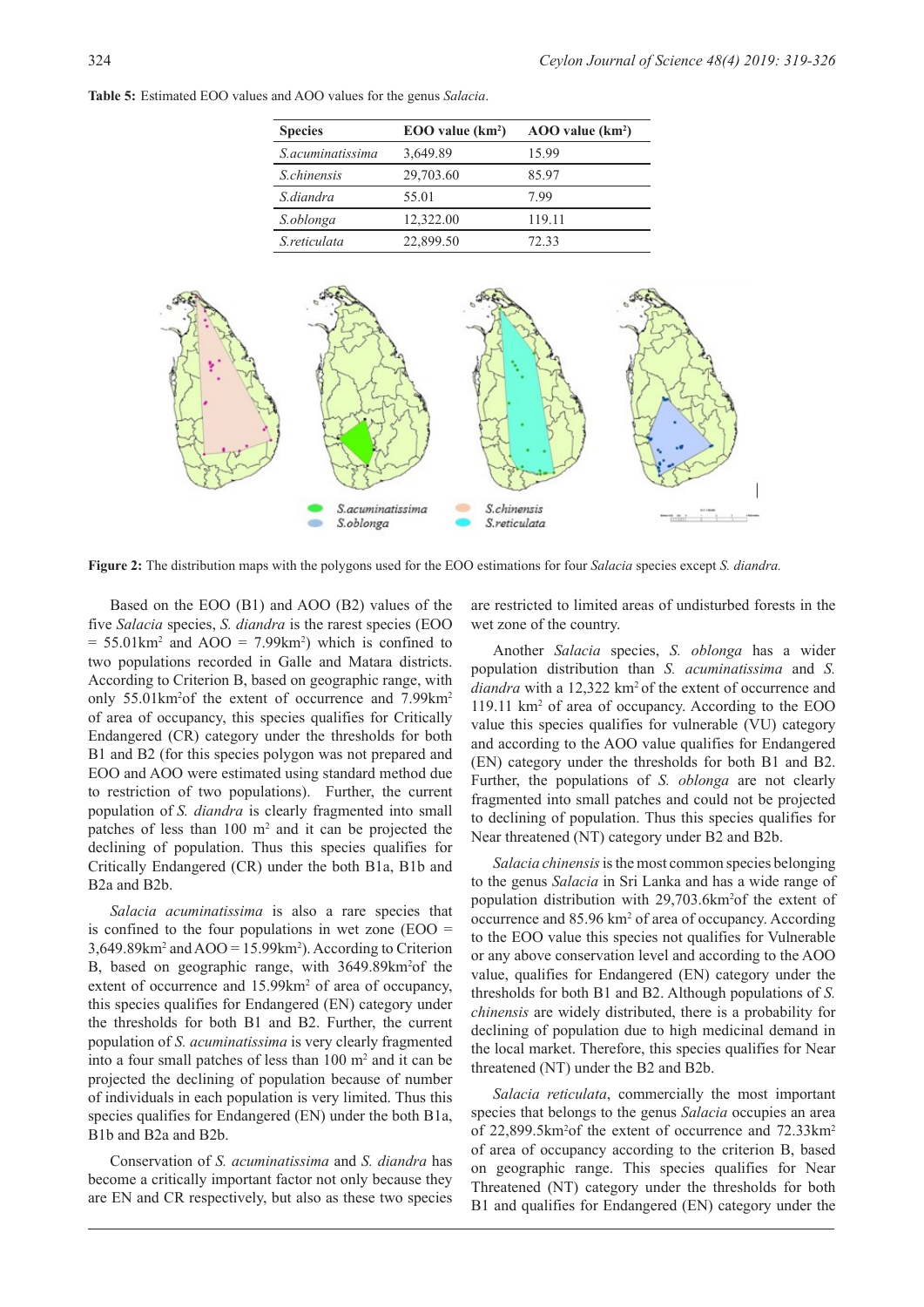# *W.I.N.S. Senevirathne et al.* 325

threshold of B2. *Salacia reticulata* can be projected as declining because people tend to harvest this due to high medicinal value for their economic benefits. According to that this species qualifies for near threatened (NT) under the B2 and B2b.Table 6 indicates the proposed

conservation statuses of species belongs to genus *Salacia* while comparing the conservation status according to the National Redlist of 2012 Sri Lanka.

**Table 6:** Conservation statuses proposed according to the EOO, AOO and current conservation status according to National Red List 2012 in Sri Lanka for the genus *Salacia.* 

|                   |            | <b>Conservation Status According to</b> |                                      | <b>Conservation Status</b>             |
|-------------------|------------|-----------------------------------------|--------------------------------------|----------------------------------------|
| <b>Species</b>    | <b>EOO</b> | AOO                                     | <b>Conservation</b><br><b>Status</b> | (National Red List)<br>Sri Lanka 2012) |
| S. acuminatissima | EN         | EN                                      | EN                                   | EN                                     |
| S. chinensis      | NT         | EN                                      | <b>NT</b>                            | NT                                     |
| S. diandra        | CR         | CR                                      | CR                                   | EN                                     |
| S. oblonga        | VU         | EN                                      | NT                                   | EN                                     |
| S. reticulata     | NT         | EN                                      |                                      | EN                                     |

Critically Endangered (CR), Endangered (EN), Vulnerable (VU), Near Threatened NT



**Plate 1:** A, B, C – Ripen fruit, inflorescence and well established population of *S. chinensis*, D, E and F – Habit of *S. reticulata* and inflorescence, G and H – Branches without fruits and with fruits of *S. oblonga.*